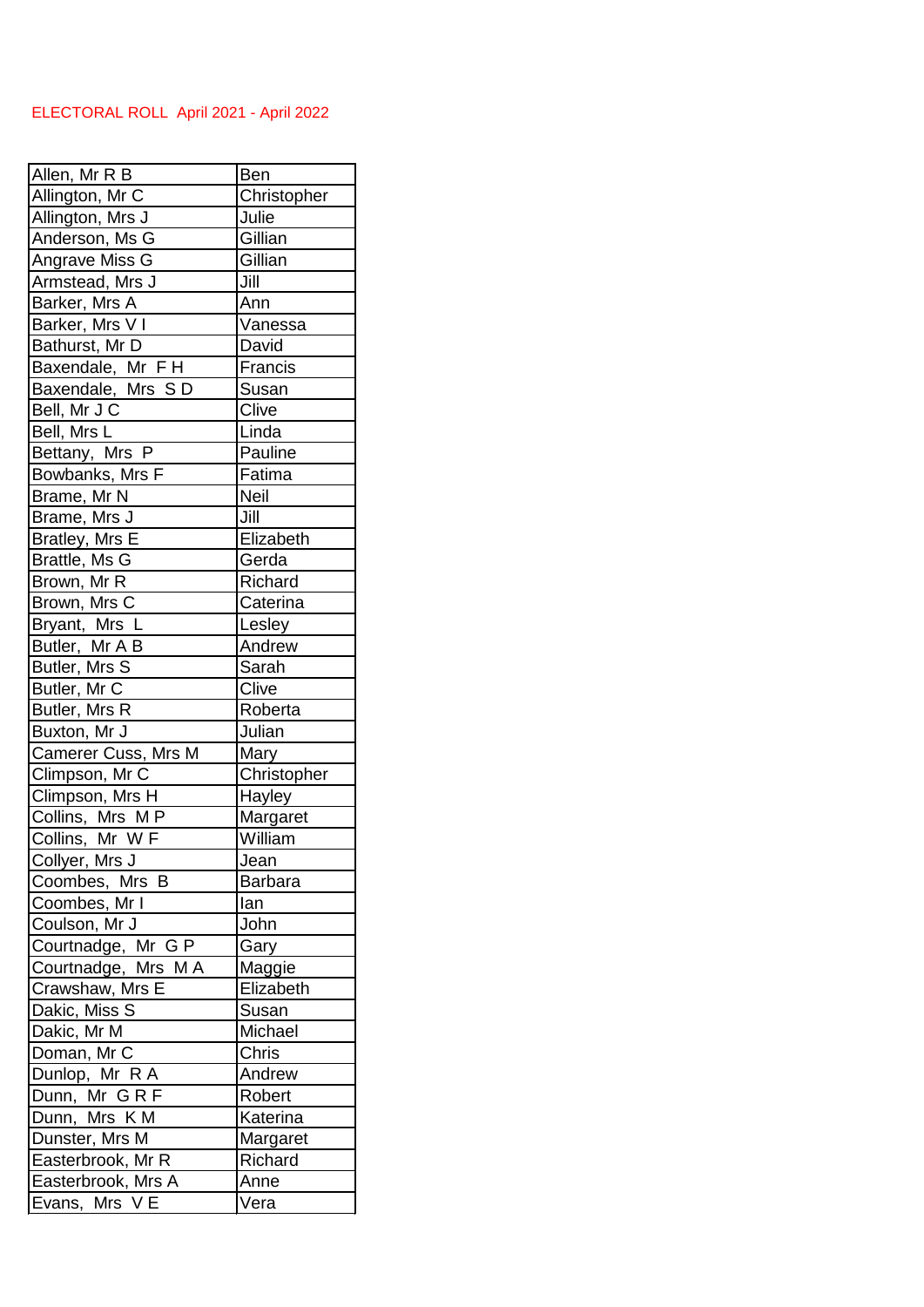| Fieldhouse, Mr M               | Malcolm       |
|--------------------------------|---------------|
| Fieldhouse, Mrs R              | Rosemarie     |
| Fieldhouse, Mr S               | Samuel        |
| Fisk, Mrs J                    | Jean          |
| Foot, Mr AG                    | Anthony       |
| Foot, Mrs A                    | Amanda        |
| Fosbury, Mr M                  | Mark          |
| Fosbury, Mrs A                 | Anne          |
| Frost, Mrs SM                  | Sue           |
| Furlong, Mrs C J               | Catherine     |
| Gladman Mr S E                 | Simon         |
| Gladman, Mrs L J               | Lesley        |
| Glidewell, Mrs R               | Rachel        |
| Hartley, Mrs J                 | Jean          |
| Hayes, Mr J W                  | John          |
| Hayes, Mrs J                   | Jennifer      |
| Hegan, Mr D                    | David         |
| Hegan, Mrs P                   | Penelope      |
| Higgins, Mr P                  | Peter         |
| Holden, Mrs L                  | Leonie        |
| Holden, Mr W                   | William       |
| Holl, Mr M                     | <b>Mark</b>   |
| Holl, Mrs A                    | Amanda        |
| Hollingworth, Mr A R           | Andrew        |
| Hollingworth, Mrs N            | Nicola        |
| Holmes, Ms S                   | Susan         |
| Horstead, Mrs V                | Vanessa       |
| Hyland, Mrs SA                 | Sue           |
| Jaggar, Mrs C                  | Clare         |
| James, Mrs D A                 | Ann           |
| Johnson, Mrs E A               | Elizabeth     |
| Johnson, Mr R                  | Roger         |
| Jones, Mrs S                   | Susan         |
| Kahler, Mrs T                  | Thea          |
| Kellett, Mrs A                 | Anne          |
| Keough, Mrs E                  | Eileen        |
| Knight, Mr N W G               | Norman        |
| Knight, Mrs S                  | Sharon        |
| Lambourn, Ms G                 | Gillian       |
| Langley, Mrs P C               | Pamela        |
| Lissamore Mr I                 | lan           |
| Lloyd, Mrs H                   | Hazel         |
| Lockwood, Mr S J               | Stephen       |
| Lockwood, Mrs C                | Christine     |
| Lockyer, Mrs L C J             | Caroline      |
| Maltby, Mrs J                  | Jean          |
| Maltby, Mr J                   | John          |
| Main Mr J                      | Jeffrey       |
|                                |               |
| Main, Mrs M                    | Marion        |
|                                | Gail          |
| Mannion, Ms G<br>Maple, Mr S R | <b>Steven</b> |
| Martin, Mrs L M                | Lisa          |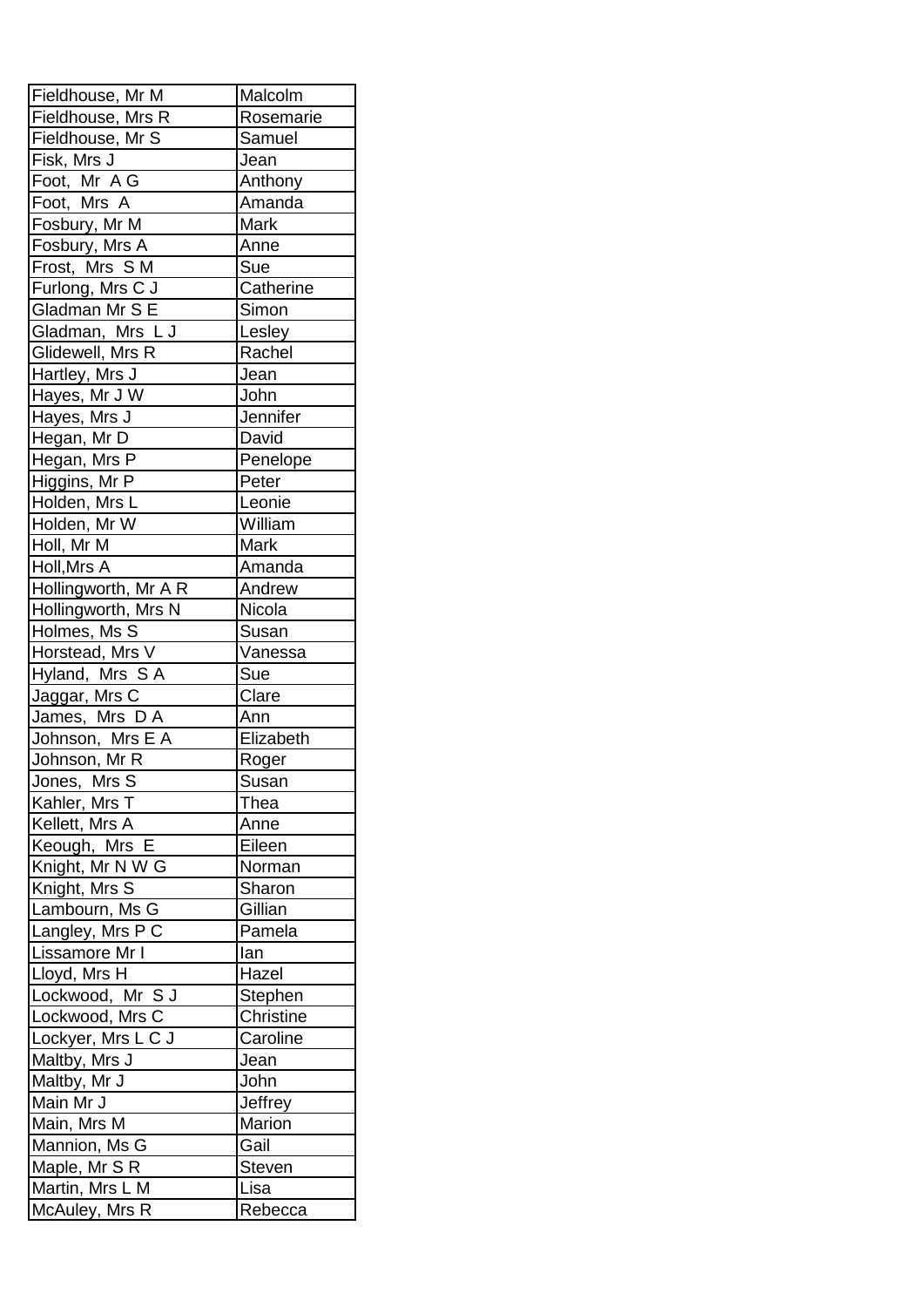| McIntyre, Mr G       | Graham         |
|----------------------|----------------|
| McIntyre, Mrs C      | Christine      |
| Mearing, Mr N        | Nigel          |
| Mitchell, Mrs P      | Penny          |
| Moore, Ms T          | <b>Theresa</b> |
| Mouque, Mr C         | Colin          |
| Mouquet Mrs M        | Mitah          |
| Nichol, Mr D         | David          |
| Nichol, Mrs S        | Sarah          |
| O'Brien, Ms M        | Maureen        |
| Palmer, Mrs N        | <b>Nettie</b>  |
| Parry, Mrs A J       | Mandy          |
| Parson, Miss J       | Jennifer       |
| Pearson, Mr N        | <b>Neill</b>   |
| Pearson, Mrs H       | Helen          |
| Perry, Mr A          | Aaron          |
| Phillips, Mrs Z      | Zita           |
| Phillips, Mr S S     | <b>Stacey</b>  |
| Potter, Mrs S M      | Stephanie      |
| Priest, Mrs S        | Sharon         |
| Purdue, Mr M         | Michael        |
| Purdue, Mrs E        | Elizabeth      |
| Reeves, Mrs J        | Jacqueline     |
| Renton-Rose, Mrs SE  | Shirley        |
| Richardson, Mr R G   | Ray            |
| Richardson, Mrs R E  | Rosny          |
| Saunders, Mr R S     | Roger          |
| Saunders, Mrs VL     | Vera           |
| Sharrock Mrs L       | Lynne          |
| Sharrock Mrs J       | Jane           |
| Short, Mrs L         | Lesley         |
| Simmonds, Mr M       | Michael        |
| Simmonds, Mrs J      | Judith         |
| Skelt, Ms S          | Susan          |
| Small, Ms J          | Justine        |
| Smith, Mr B          | <b>Bradley</b> |
| Stagg, Mrs P M       | Patricia       |
| Stapleton, Mr J      | Jonathan       |
| Stapleton, Mrs V     | Valentina      |
| Stephens, Mr M       | <b>Mark</b>    |
| Stephens, Mrs L      | Lynne          |
| Symes, Mrs B E       | <b>Barbara</b> |
| Symes, Mr P A H      | Peter          |
| Tatton Brown, Lady K | Kenya          |
| Thelwell, Mr RW G    | Robin          |
| Thelwell, Mrs J      | Judith         |
| Thomas, Ms J         | Joan           |
| Thompson, Mr D J     | Dean           |
| Thompson, Mrs L H    | Lucy           |
| Tripp, Ms S E        | Sarah          |
| Tulley, Mrs P        | Pauline        |
| Vaughan, Mr P        | Philip         |
| Vaughan, Mrs KL      | Kathleen       |
|                      |                |